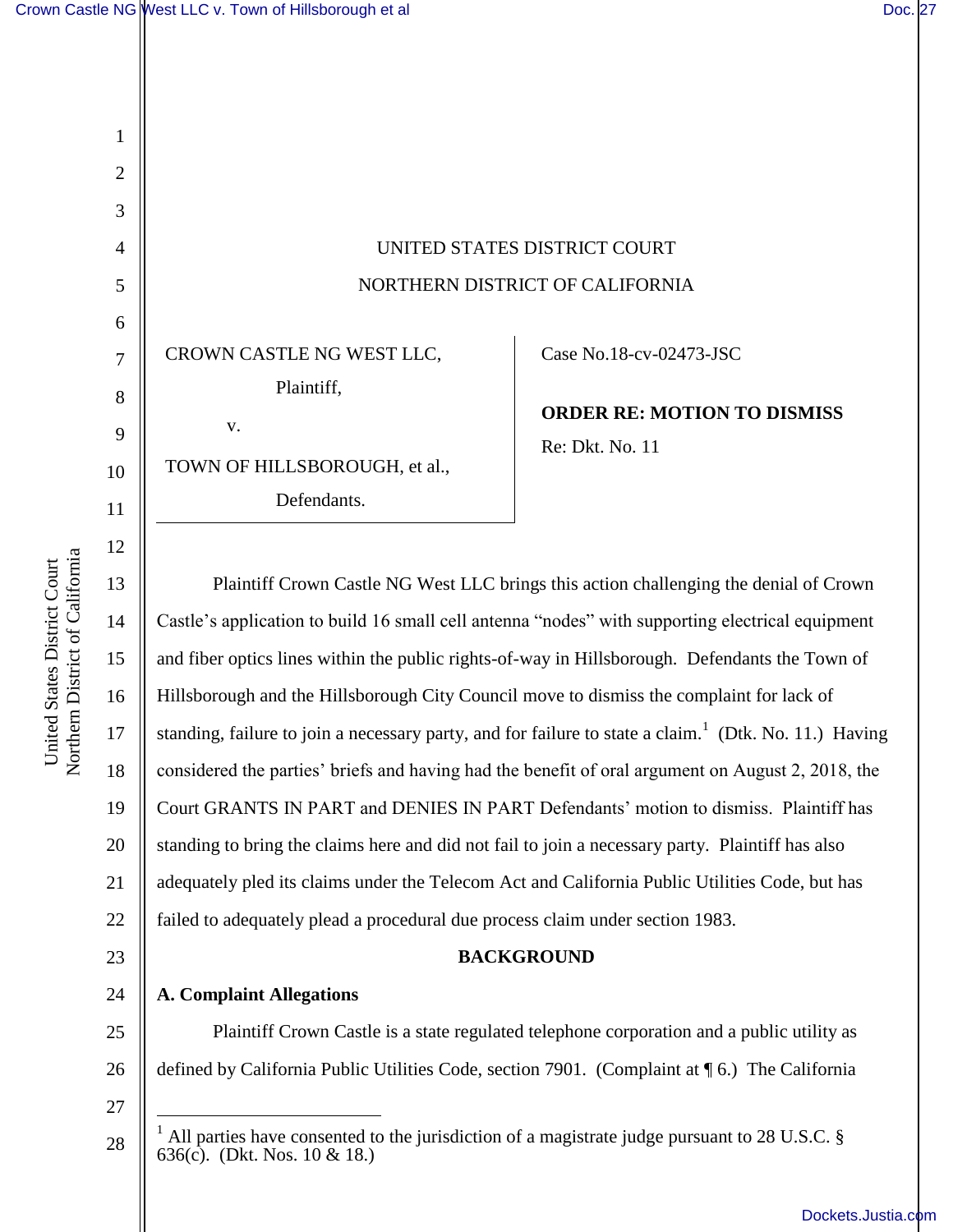2

3

4

5

6

7

8

9

10

11

12

13

14

15

16

17

18

19

20

21

22

23

24

Public Utilities Code also "vest[s] Crown Castle with a statewide franchise to 'erect poles, posts, piers, or abutments for supporting the insulators, wires, and other necessary fixtures of their lines'" within the public rights-of-way "without having to obtain a municipal franchise or discretionary fiat." (Id. (quoting Cal. Pub. Util. Code § 7901).) The California Public Utilities Commission (PUC) has conferred Plaintiff with a "certificate of public convenience and necessity" that "certifies Crown Castle as a 'competitive local exchange carrier'" and as "a public utility under the constitutionally granted regulatory authority of the PUC." (Complaint at ¶ 6.)

On January 4, 2017, Plaintiff submitted an application to the Town of Hillsborough seeking approval of a project to construct "16 small cell antenna 'nodes' with supporting electrical equipment and fiber optic lines" within the public right-of-ways of the town (hereafter "the Project"). (Id. at  $\P$ [22, 24.) The Project was intended to "fill critical service gaps in the Town." (Id. at ¶ 22.) Plaintiff "worked closely with the Town and City Manager to select the sites for the Project nodes, focusing on sites recommended by Town staff." (Id. at  $\P$  26.) These "collaborative efforts" resulted in the City Manager's "recommendation of approval of all 16 nodes of the Project." (Id. at  $\P$  27.)

On October 31, 2017, the City Manager published "Public Notice of Proposed Action by the City Manager Approving the Installation of a Ground-Mounted Wireless Communications Facility for each of the 16 nodes (collectively "the Approval Notices). (Id.) The Approval Notices indicated that the Project was consistent with Hillsborough's general plan and codes, and provided notice to residents that the Project permits would be approved. (Id.)

To address community opposition to the Project, Hillsborough called a Town Meeting for December 7, 2017. (Id. at  $\P$  29, 31.) The meeting lasted several hours and included "comments from a cadre of Project opponents who appeared dead set on stopping the Project at any cost" as well as "threats of political and legal action if the Town approved the Project." (Id. at ¶ 31.)

25 26 27 28 On December 20, 2017, the City Manager issued a "City Manager's Decision" denying permits for all 16 sites. (Id. at ¶ 32.) The City Manager posted two letters which "purport[ed] to support the conclusions of the denial with 'evidence.'" (Id.) The first letter stated that the denial was based on the fact that the Project had not undergone review pursuant to the California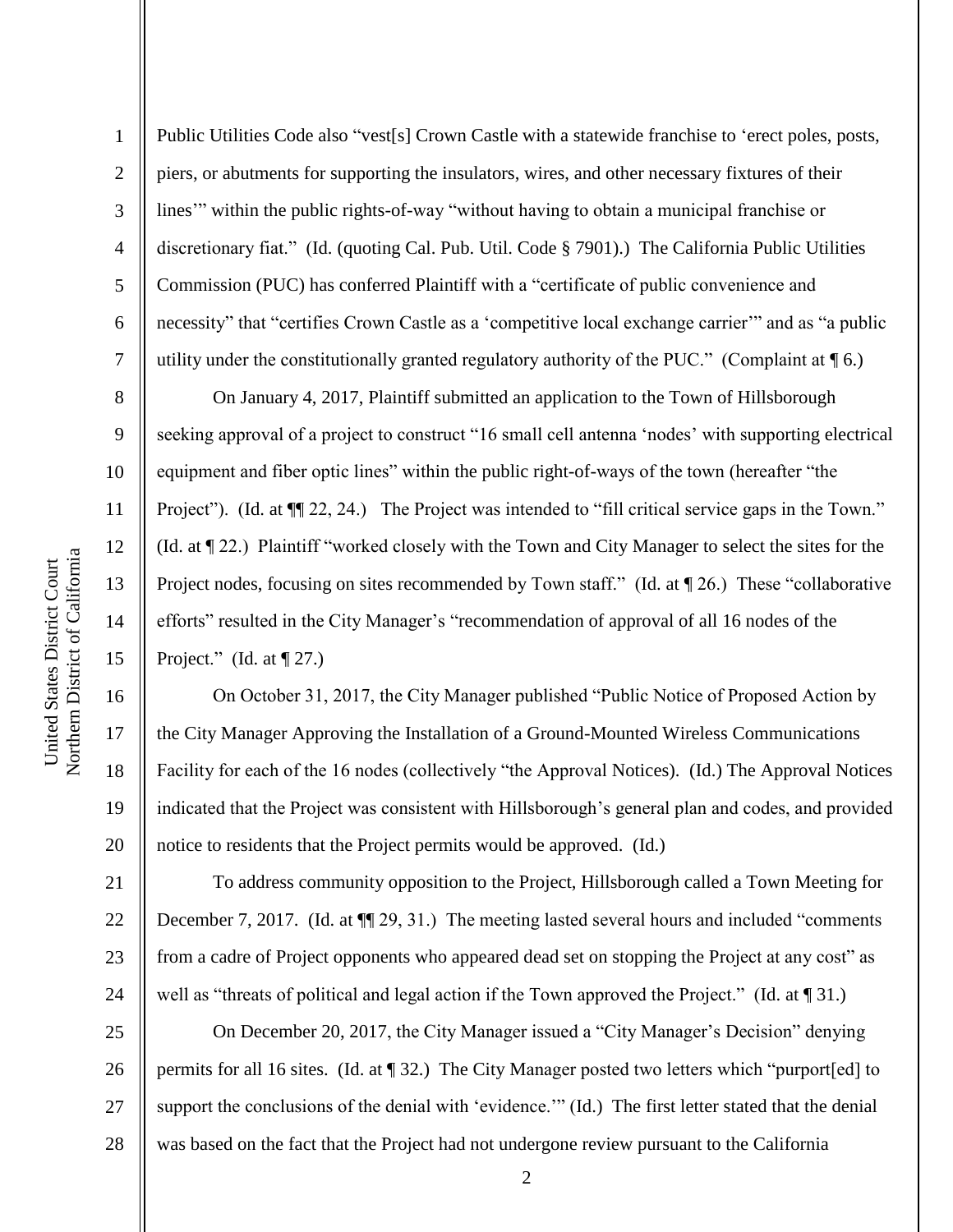2

3

4

5

6

7

8

9

10

11

12

13

14

15

16

17

18

Environmental Quality Act. (Id. at ¶ 33.) The second letter "consisted of approximately ten pages of conclusory assertions" which "reversed [the City Manager's] prior conclusions on nearly every evidentiary finding in its Proposed Approval Notice." (Id. at ¶ 34.)

Two weeks later, Plaintiff filed an appeal of the City Manager's denial with the City Council pursuit to Hillsborough Municipal Code § 15.32.090. (Id. at ¶ 36.) Hillsborough scheduled a hearing on the Appeal for March 12, 2018. (Id. at ¶ 37.) Prior to the hearing, the City Council convened two closed session meetings to "discuss 'one potential case' that represented '[s]ignificant exposure to litigation.'" (Id.) At the March 12 hearing, many of the same people appeared to oppose the Project as had attended the initial Town Meeting. (Id. at ¶ 39.) Plaintiff had only 15 minutes to present its case and 10 minutes for rebuttal. (Id.) The public hearing was then closed so that the City Council could deliberate. (Id. at  $\P$  40.)

On March 26, 2018, Hillsborough's outside counsel presented a denial resolution to the City Council for a vote. (Id. at ¶ 41.) "Because the City Council had closed the public hearing on March 12, 2018, Crown Castle was precluded from making any response, rebuttal or comment to the Denial Resolution for inclusion [in] the administrative record." (Id.) The City Council unanimously adopted the denial resolution. (Id.) The denial resolution was a blanket denial of all 16 applications. (Id. at  $\P$  42.)

# **B. Procedural Background**

19 20 21 22 23 24 25 26 27 28 A month after Plaintiff's appeal was denied, it filed this civil action seeking declaratory and injunctive relief and/or a writ of mandate directing Defendants, the Town of Hillsborough and the Hillsborough City Council, to set aside the denial resolution and approve its applications for the 16 nodes. Plaintiff pleads five claims for relief: (1) violation of the Telecom Act, 47 U.S.C. §  $332(c)(7)(b)(i)(ii)$ ; (2) violation of the Telecom Act, 47 U.S.C. § 332(c)(iii); (3) violation of the Telecom Act, 47 U.S.C. § 253; (4) violation of California Public Utilities Code §§ 7901 & 7901.1; and (5) violation of 42 U.S.C. § 1983. (Dkt. No. 1.) Plaintiff seeks expedited review under 47 U.S.C. 332(c)(7)(B)(v) which provides that "[a]ny person adversely affected by any final action or failure to act by a State or local government or any instrumentality thereof that is inconsistent with this subparagraph may, within 30 days after such action or failure to act, commence an action in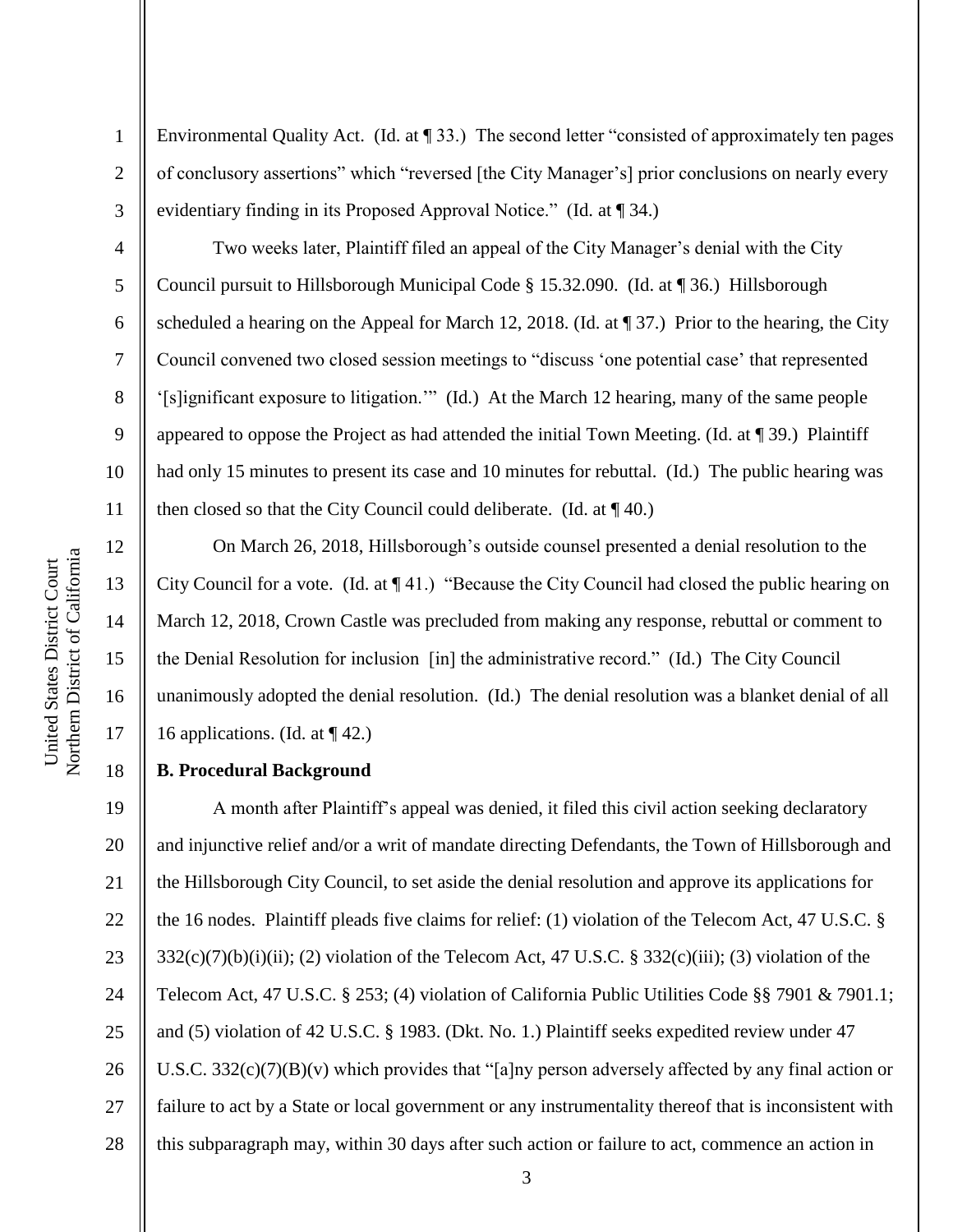Northern District of California Northern District of California United States District Court United States District Court

3

4

5

6

7

8

9

10

11

12

13

14

15

1 2 any court of competent jurisdiction. The court shall hear and decide such action on an expedited basis."

Defendants responded by filing the underlying motion to dismiss pursuant to Federal Rules of Civil Procedure 12(b)(1), 12(b)(6), and 12(b)(7) for lack of standing, lack of subject matter jurisdiction, and failure to join a necessary party, respectively. The motion is fully briefed and came before the Court for hearing on August 2, 2018.

### **DISCUSSION**

Defendants' motion to dismiss is three-fold. First, Defendants insist that Plaintiff lacks standing to bring a claim under 47 U.S.C. § 332(c)(7) because Plaintiff is not a personal wireless service provider. Second, Defendants contend that Plaintiff's first, third, fourth, and fifth claims for relief fail to state a claim upon which relief can be granted under Federal Rule of Civil Procedure 12(b)(6).Finally, Defendants maintain that dismissal is required under Federal Rule of Civil Procedure 12(b)(7) because Plaintiff has failed to join a necessary and indispensable party the actual wireless service provider, Verizon Wireless.

### **A. Plaintiff has Standing to Bring its First Claim for Relief**

16 17 18 19 20 21 The Telecom Act provides that local government regulations of "the placement, construction, and modification of personal wireless service facilities" "shall not prohibit or have the effect of prohibiting the provision of personal wireless services." 47 U.S.C. §  $332(c)(7)(B)(i)(ii)$ . Defendants contend that Plaintiff does not have standing to bring a claim under this provision because it does not allege and cannot allege that it is a personal wireless service provider. Defendants are incorrect.

22 23 24 25 26 27 28 "A party invoking federal jurisdiction has the burden of establishing that it has satisfied the 'case-or-controversy' requirement of Article III of the Constitution [and] standing is a 'core component' of that requirement." Lujan v. Defenders of Wildlife, 504 U.S. 555, 560 (1992). "To satisfy Article III's case or controversy requirement, [a plaintiff] needs to show that he has suffered an injury in fact, that the injury is traceable to the challenged action of [the defendant], and that the injury can be redressed by a favorable decision." Fortyune v. Am. Multi*–*Cinema, Inc., 364 F.3d 1075, 1081 (9th Cir. 2004). In ruling on a motion to dismiss for want of standing, the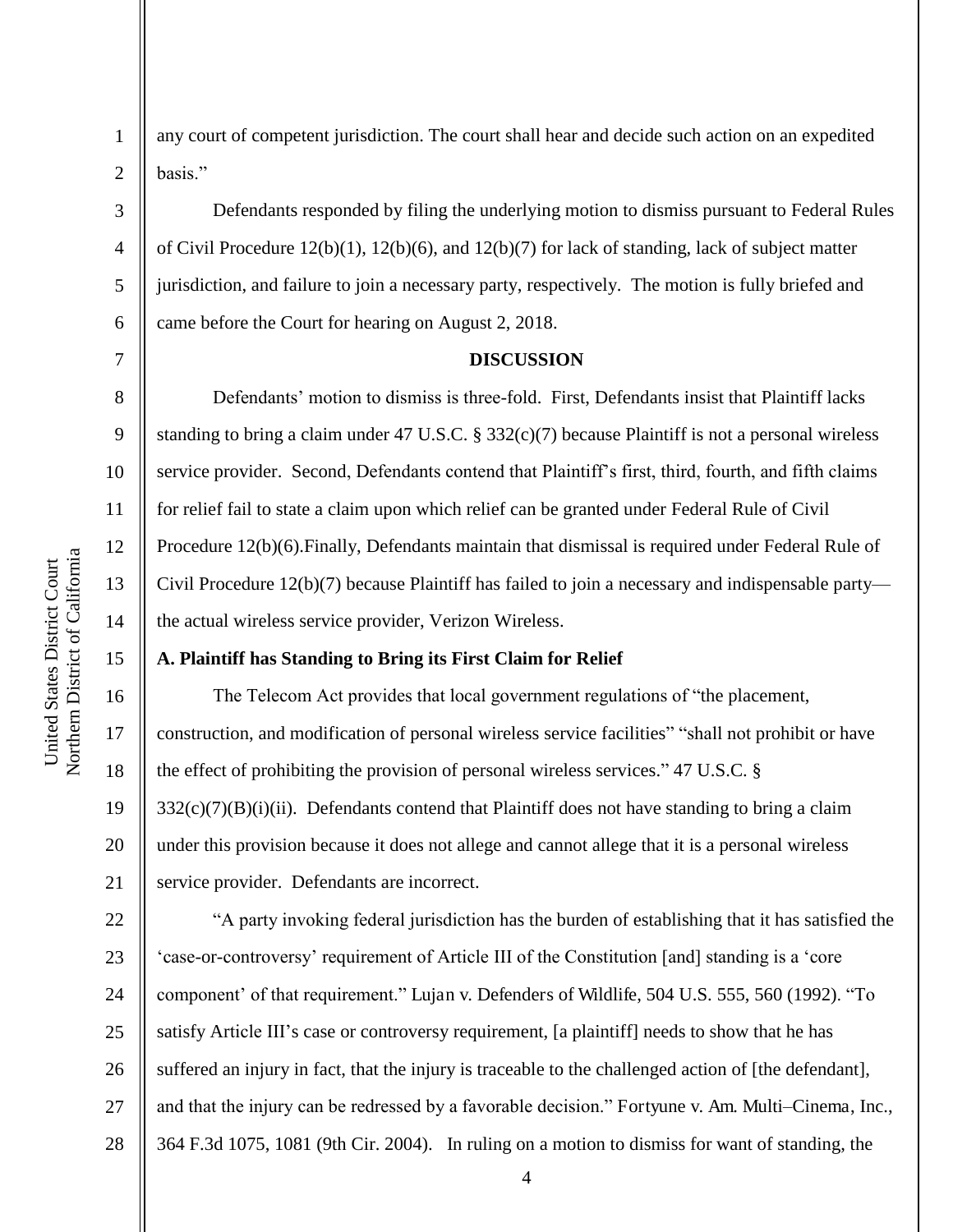2

3

4

5

6

7

8

9

10

11

12

13

14

15

16

17

court must accept as true all material allegations of the complaint and construe the complaint in favor of the complaining party. Levine v. Vilsack, 587 F.3d 986, 991 (9th Cir. 2009).

Plaintiff's complaint sufficiently alleges that it has suffered an injury in fact caused by Defendants; namely, the denial of its application to build 16 small cell antenna nodes. Defendants caused the injury by denying the application, and the injury can be redressed by a favorable decision. Thus, Article III of the United States Constitution is satisfied. See Lexmark Intern., Inc. v. Static Control Components, Inc., 572 U.S. 118, 134 S.Ct 1377, 1386 (2014). At oral argument, Defendants insisted that the Cellco case supported its argument that Plaintiff lacks standing to make an effective prohibition challenge under Section 332(c)(7)(B)(ii). *See Cellco P'ship v. Bd. of Sup'rs of Fairfax Cty*., Va., 140 F. Supp. 3d 548, 562 (E.D. Va. 2015). However, there, the district court held that Verizon did not have standing to bring a claim because it did not apply to build the wireless communications facility, but that CWS—a wireless network infrastructure developer—whose application to build such a facility in partnership with Verizon was denied, did have standing because it "invested time and resources into pursuing the Applications," the board's denial of the application caused it "to suffer concrete injury that is fairly traceable to the denial," and "a reversal of the denial would consequently redress the harm." Id. at 554, 562. The same is true here.

18 19 20 21 22 23 24 25 26 27 28 Defendants' argument is not really about standing; instead, it is an argument that Plaintiff does not have a right to bring an action under the Telecom Act because it does not itself provide wireless services. This argument is one of statutory interpretation, not standing—prudential or otherwise. See Lexmark, 572 U.S. at 1387-88. Under the plain language of the Telecom Act Plaintiff may bring a claim challenging the denial of its application. Section  $332(c)(7)(B)(ii)$ allows "[a]ny person adversely affected by any final action or failure to act by a State or local government or any instrumentality thereof...[to] commence an action in any court of competent jurisdiction." 47 U.S.C. § 332(c)(7)(B)(v) (emphasis added). The Telecom Act defines "person" broadly to include an "individual, partnership, association, joint-stock company, trust, or corporation." 47 U.S.C. § 153(39). Defendants do not dispute that Plaintiff's status as a limited liability company qualifies it as a person under the Act. Further, Plaintiff alleges that it has been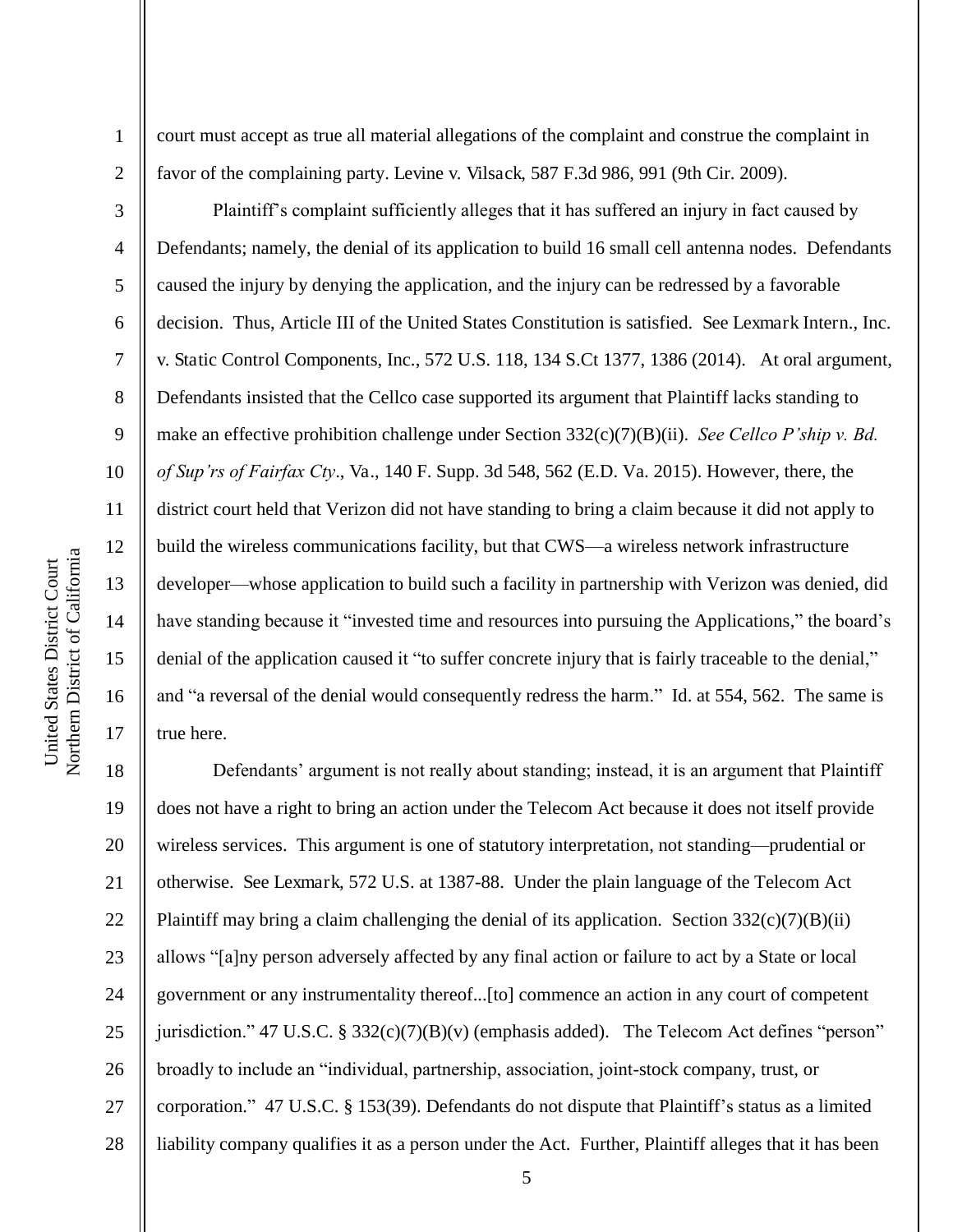1 2 3 4 5 6 7 8 9 10 11 12 13 adversely affected by Defendants' final action denying its application. Thus, Plaintiff plausibly alleges that it is a "person" that may bring a claim under the Act. See, e.g., Liberty Towers, LLC v. Zoning Hearing Bd. of Twp. Lower Makefield, Bucks Cty., Pa., 748 F. Supp. 2d 437 (E.D. Pa. 2010) (collecting cases and noting that "Defendants' interpretation of the TCA is inconsistent with both the language of the Act and sound precedent in many circuit courts where nontelecommunication companies have pursued claims under the Act." Id. (collecting cases); Horvath Towers III, LLC v. Zoning Hearing Bd. of Butler Twp., 247 F. Supp. 3d 520, 523 (M.D. Pa. 2017) (holding that an entity which builds radio towers and then sublets the use of those towers to personal wireless communications may sue based on the denial of a permit); Varsity Wireless, LLC v. Boxford Zoning Bd. of Appeals, No. CV 15-11833-MLW, 2017 WL 4220575, at \*3 (D. Mass. Sept. 22, 2017) (concluding that plaintiff, who was not a telecommunications provider could bring a claim under section  $332(c)(7)(B)$ ).

14 15 16 17 18 19 Defendants' insistence that Plaintiff cannot bring this claim because it was another entity—namely Verizon—that was allegedly prohibited from providing personal wireless services ignores the plain language of the statute. There is no hint in the statute's language that the "person adversely affected" by the local government's final action also be a person who has been prohibited from providing personal wireless services. That is no doubt why the case law uniformly holds the opposite and why Defendants were unable to cite a single case to support their interpretation of the statute. $2$ 

Accordingly, Defendants' motion to dismiss the first claim for relief for lack of standing is

21 denied.

<sup>22</sup>  23 24 25 26 27 28  $\overline{a}$ <sup>2</sup> At oral argument, Defendants seized on language from the Ninth Circuit's decision in MetroPCS stating that the personal wireless provider had to be seeking to remedy its own gap in service. See MetroPCS, Inc. v. City & Cty. of San Francisco, 400 F.3d 715, 732 (9th Cir. 2005), abrogated on other grounds by T-Mobile S., LLC v. City of Roswell, Ga., 135 S. Ct. 808 (2015). This language, however, did not arise in reference to who had standing to bring a claim under section  $332(c)(7)(B)$ , or who could bring a claim under this section, but rather, in the context of defining a significant gap in coverage under the statute. The court adopted the First Circuit's rule and held that "a significant gap in service (and thus an effective prohibition of service) exists whenever a provider is prevented from filling a significant gap in its own service coverage." Id. at 733 (emphasis in original). There is no support in MetroPCS or otherwise that an entity such as Plaintiff which sought to build the infrastructure to remedy a particular wireless service provider's gap in service could not state a claim for relief under section  $332(c)(7)(B)$ .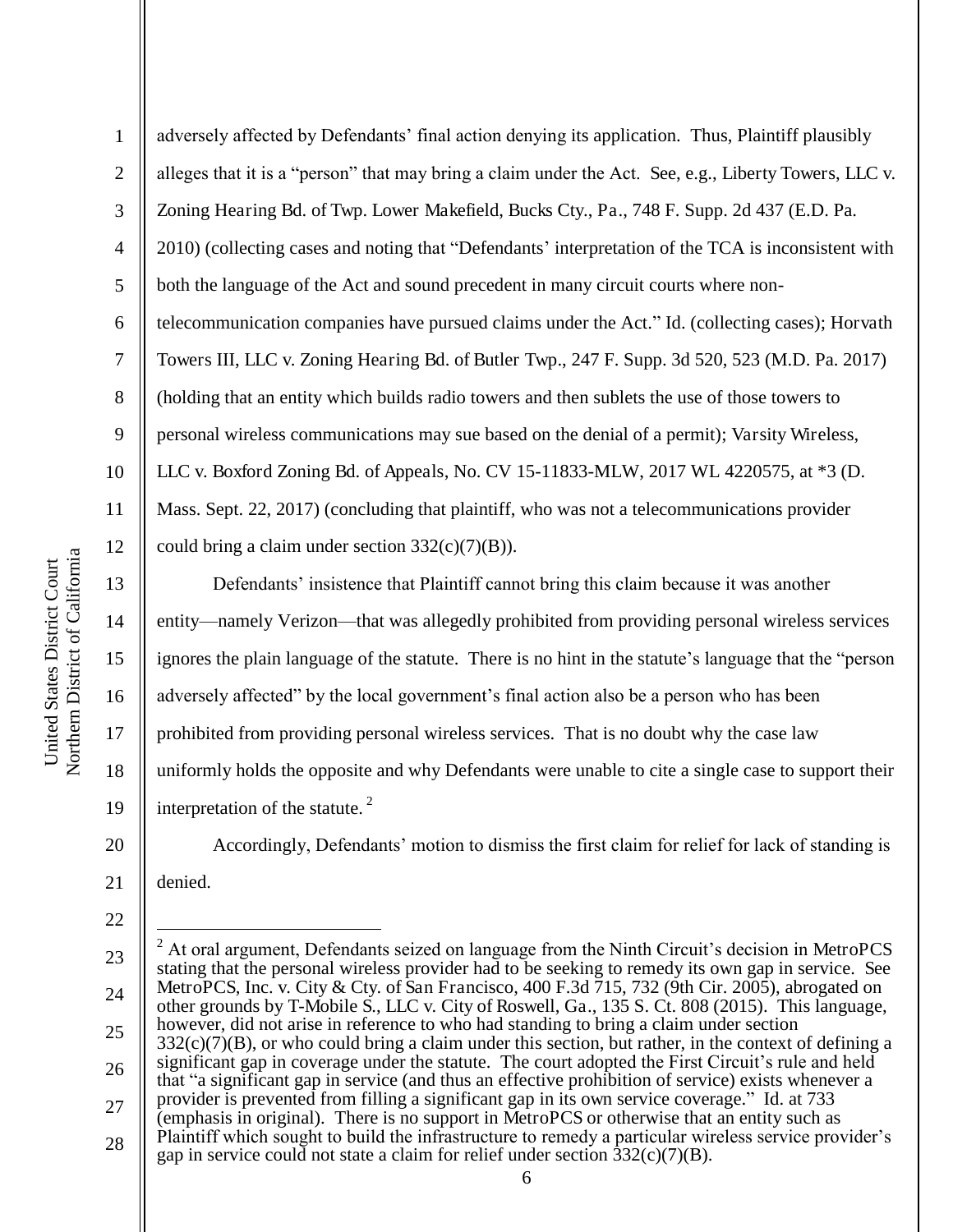2

3

4

5

6

7

8

9

10

11

12

13

14

15

16

17

18

19

20

### **B. Plaintiff's Claims for Relief**

Defendants move to dismiss four of Plaintiff's five claims for relief based on failure to state a claim upon which relief can be granted. The Court addresses each in turn.

### **1) Telecom Act, Section 332(c)(7)(B)(i)(ii) (First Claim for Relief)**

As explained above, Plaintiff contends that Defendants' denial of their application prohibits or has the effect of prohibiting "the provision of personal wireless services" in violation of Section 332(c)(7)(B)(i)(ii). On a Section 332(c)(7)(B)(i)(ii) claim, the plaintiff has the burden of showing that the state or local government will effectively prevent a wireless provider from closing a "significant gap" in service coverage. See T-Mobile USA, Inc. v. City of Anacortes, 572 F.3d 987, 997 (9th Cir. 2009). Such a claim generally involves a two-pronged analysis "requiring (1) the showing of a significant gap in service coverage and (2) some inquiry into the feasibility of alternative facilities or site locations." Id at 995. (internal citation and quotation marks omitted).

Plaintiff has adequately alleged significant gaps in coverage. (Complaint at ¶ 25 "Crown Castle repeatedly demonstrated with expert data and analysis that significant gaps in service exist throughout the Town and specifically in the area to be served by the Project. The data establish levels of service that are either non-existent or well below any industry standard for  $21<sup>st</sup>$  century telecommunications and broadband service."). MetroPCS, Inc. v. City and County of San Francisco, 400 F.3d 715 (2005), abrogated on other grounds by, T-Mobile South, LLC v. City of Roswell, Georgia, 135 S.Ct. 808 (2015), does not hold that the plaintiff must show a gap in coverage of its own service.

21 22 23 24 25 26 27 28 Plaintiff has also plausibly alleged satisfaction of the second prong: an inquiry into the feasibility of alternative sites. Plaintiff alleges that "[e]ach node site within the Project was selected by Crown Castle with the input and assistance of Town staff after careful analysis, sitewalks with Town staff, design development and collaboration with the City Manager and the Town's hired experts." (Id. at ¶ 23.) Further, "[t]he sites were chosen after extensive input from the Town staff as the least intrusive location to achieve radio frequency [] coverage objections required for the location." (Id.) Finally, Plaintiff alleges that the City Manager's Approval Notice identified the Project as "the least intrusive means of closing [the] significant gap" and that the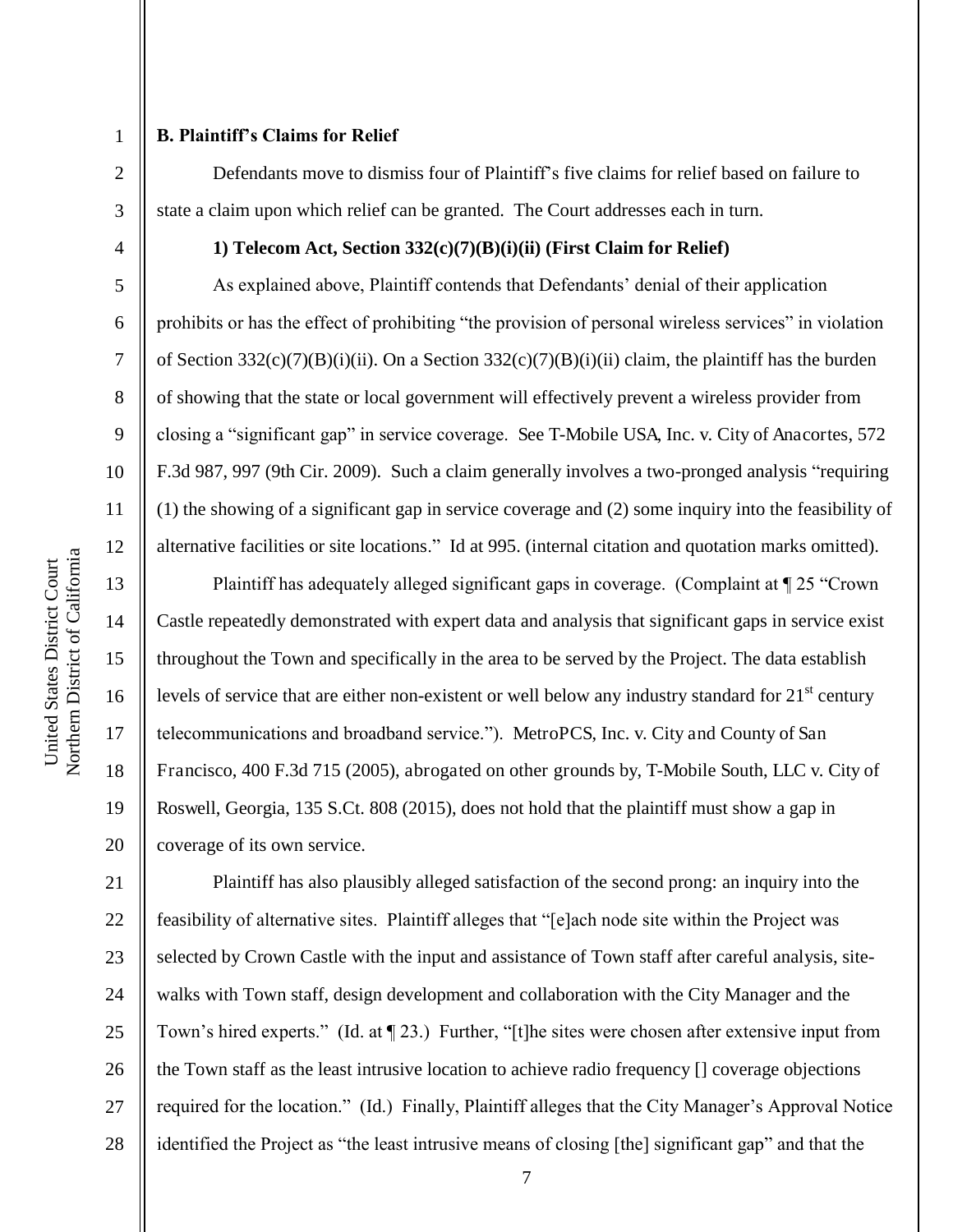Northern District of California Northern District of California United States District Court United States District Court

proposed alternative design was more consistent with the general plan and minimized the impact of the Project than Plaintiff's original proposal. (Id. at ¶¶ 28.2; 28.9.) These allegations are sufficient.

American Tower Corp. v. City of San Diego, 763 F.3d 1035, 1056 (9th Cir. 2014), does not persuade the Court otherwise. There, the Ninth Circuit affirmed the district court's grant of summary judgment on a section  $332(c)(7)(B)(i)(ii)$  claim because "[t]o prevail on this claim [] ATC must show that its facilities were the "least intrusive means" in light of the aesthetic values that motivated the City's decision to deny the CUP applications" and the plaintiff had failed to do so. Id. at 1056 (emphasis added). The case says nothing about what must be pled to proceed to the summary judgment phase.

Defendants also contend that the claim must be dismissed because Plaintiff has not sufficiently alleged that the denial of its application was part of a broader policy of denying all such applications to build wireless service facilities. The problem with this argument is that there is nothing in the statute's language or the Ninth Circuit case law that suggests a plaintiff must plead such facts to state a Section  $332(c)(7)(B)(i)(ii)$  claim. The sole case upon which Defendants rely as support for such a requirement—APT *Pittsburgh Ltd. P'ship v. Penn Twp. Butler Cty. of*  Pennsylvania, 196 F.3d 469, 479 (3d Cir. 1999)—is from the Third Circuit, and that was, in any event, a summary judgment decision not a pleading decision.

19

1

2

3

4

5

6

7

8

9

10

11

12

13

14

15

16

17

18

# **2) Telecom Act, Section 253 (Second Claim for Relief)**

20 21 22 23 24 25 Section 253 provides that "[n]o State or local statute or regulation, or other State or local legal requirement, may prohibit or have the effect of prohibiting the ability of any entity to provide any interstate or intrastate telecommunications service." 47 U.S.C. § 253(a). Defendants argue that Plaintiff's Section 253 claim fails because (1) Plaintiff's section 332 claim is mutually exclusive of a section 253 claim, and (2) Plaintiff has not adequately pled a claim for relief under section 253. Neither argument is availing.

26 27 28 First, Defendants insist that Plaintiff cannot plead a claim under section 332 and section 253 of the Telecom Act. As support for this argument they rely on the following language in section  $332(c)(7)(A)$ :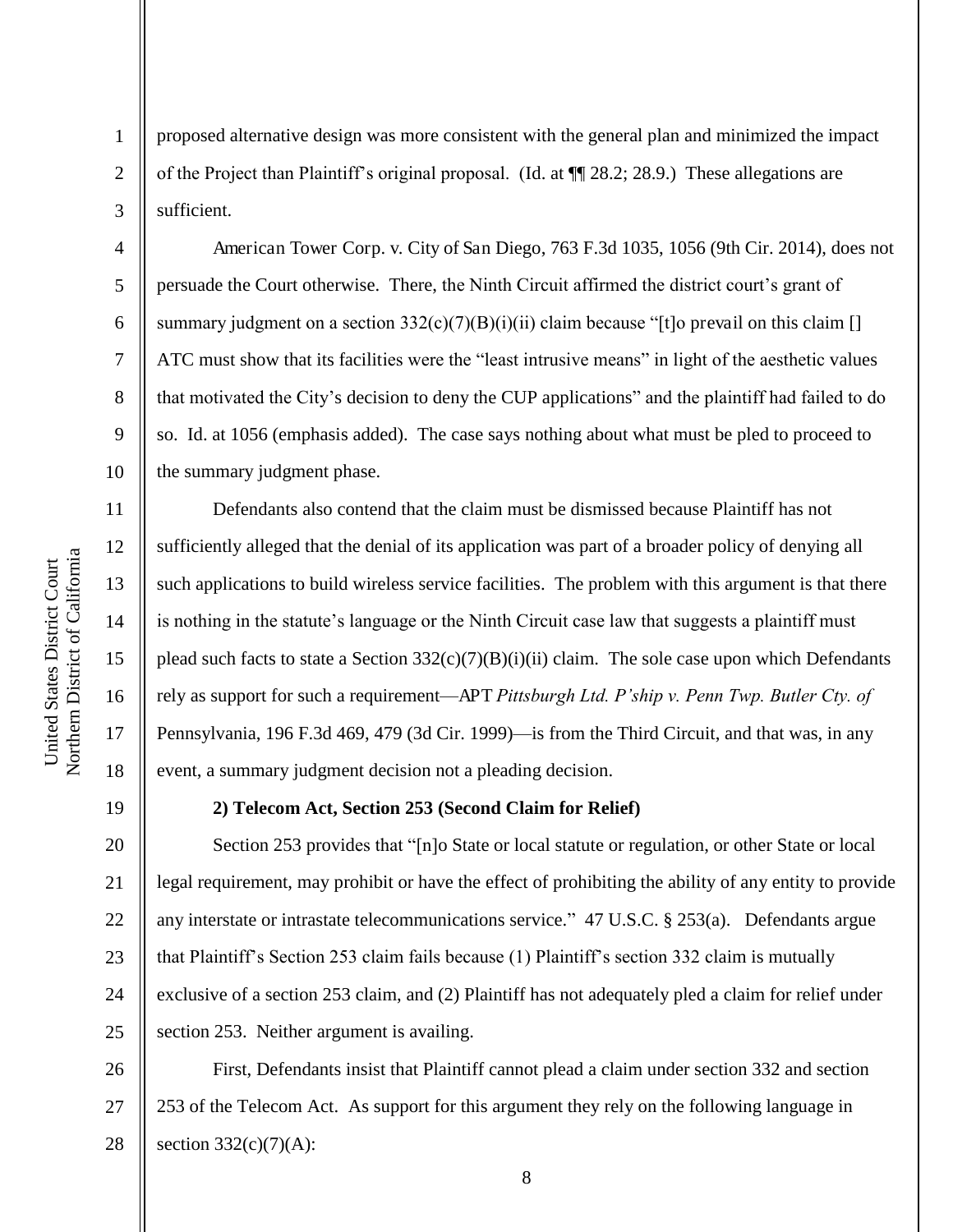Northern District of California Northern District of California United States District Court United States District Court

1

2

3

4

5

6

7

8

9

10

11

12

13

14

15

16

17

18

19

20

21

22

23

 $24$ 

27

 $\overline{a}$ 

Except as provided in this paragraph, nothing in this chapter shall limit or affect the authority of a State or local government or instrumentality thereof over decisions regarding the placement, construction, and modification of personal wireless service facilities. Defendants contend that section 332(c)(7) prohibits a party from challenging under section 253(a) a zoning decision which would be covered by section  $332(c)(7)$ . Defendants, however, cite no authority for this proposition.<sup>3</sup> Nor can they. On at least two occasions the Ninth Circuit has considered appeals involving claims under both section 253(a) and section 332(c)(7). See Sprint PCS Assets, L.L.C. v. City of Palos Verdes Estates, 583 F.3d 716, 728 (9th Cir. 2009) (holding that to the extent that Sprint sought to raise an "as applied challenge under § 253 …that Sprint has not demonstrated a prohibition on the provision of wireless service as a matter of law" just as with its section 332(c)(7) claim.); Sprint Telephony PCS, L.P. v. County of San Diego, 543 F.3d 571, 578 (9th Cir. 2008) (en banc) (holding that "a plaintiff suing a municipality under section 253(a) must show actual or effective prohibition, rather than the mere possibility of prohibition" (citation omitted)). The Ninth Circuit did not suggest in either case that the claims were mutually exclusive; rather, in Sprint Telephony the court held that the standard under section 253 and 332 was the same: "Under both, a plaintiff must establish either an outright prohibition or an effective prohibition on the provision of telecommunications services; a plaintiff's showing that a locality could potentially prohibit the provision of telecommunications services is insufficient." 543 F.3d at 579. In both cases, the Ninth Circuit concluded that the plaintiffs had failed to show either an effective or outright prohibition on providing wireless telecommunications and the court thus declined to decide whether the suit fell under section 253 or section 332. See Sprint PCS, 583 F.3d at 728 ; Sprint Telephony, 543 F.3d at 579. At most, this conclusion suggests that claims under section 253 and section 332 may be pled in the alternative; it does not suggest that the claims are mutually exclusive.

25 26 Defendants' second argument—that Plaintiff has failed to adequately allege a claim under section 253—likewise fails. Plaintiff plausibly alleges that Hillsborough's ordinances,

28  $3$  Defendants concede that there is "limited authority" without pointing to any actual authority. (Dkt. No. 24 at 15:7.)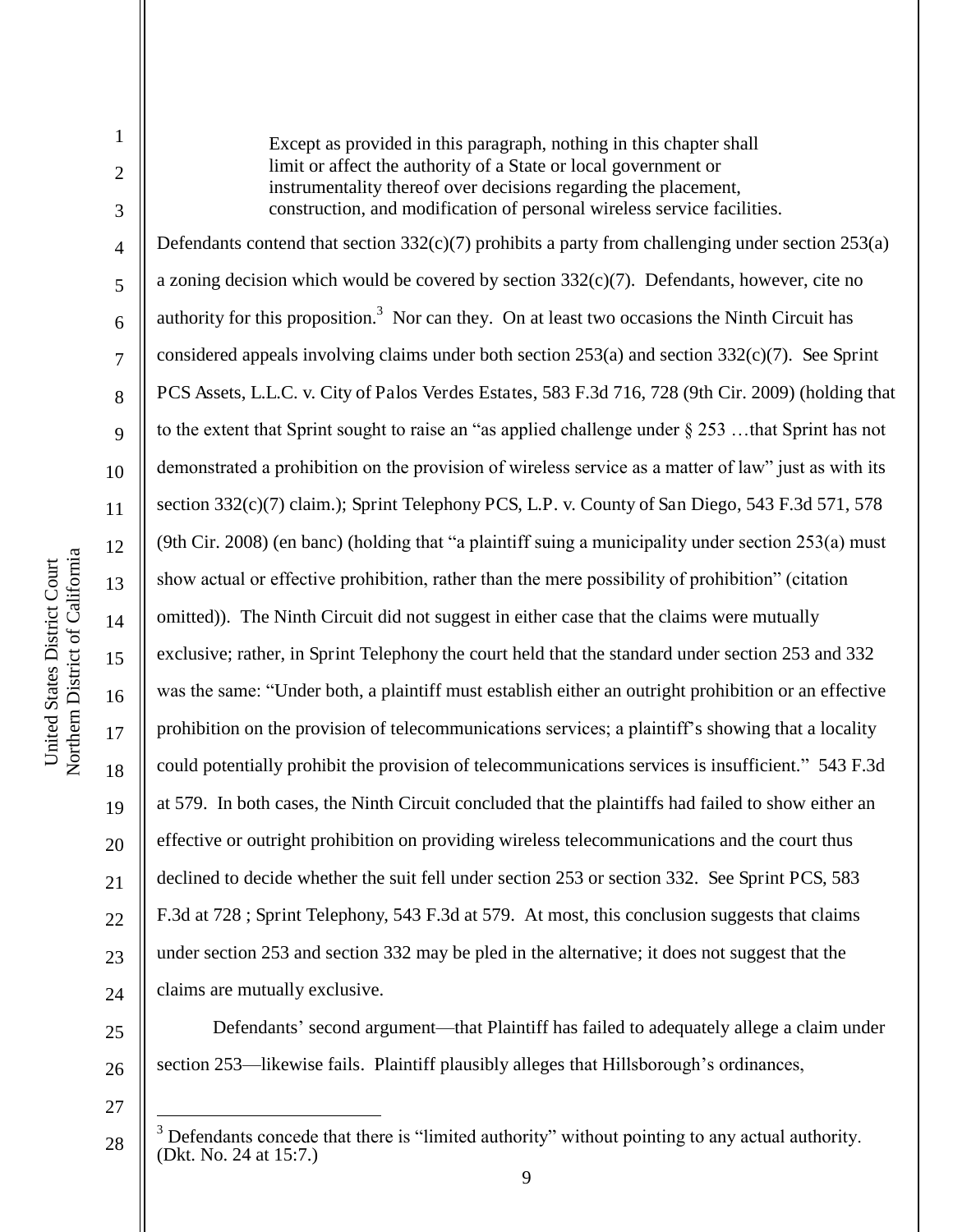1 2 3 4 5 6 7 8 9 10 11 12 13 14 15 16 17 regulations, and procedures "confer more authority on the Town staff and decision-makers than is allowed by federal and state law" and "impose an unreasonably high bar to obtain approvals" which has "the effect of prohibiting the provision of telecommunications service in violation of section 253(a)." (Complaint at ¶ 59.) In light of all of the Complaint's allegations, Plaintiff has plausibly alleged a violation of section 253's prohibition on state or local regulations or requirements that "have the effect of prohibiting the ability of any entity to provide any interstate or intrastate telecommunications service." See 47 U.S.C. § 253(a). Accordingly, Defendants' motion to dismiss Plaintiff's section 253 claim is denied. **3) California Public Utilities Code Sections 7901 and 7901.1 Claim**  Defendants also move to dismiss Plaintiff's claim under Public Utilities Code Sections 7901 and 7901.1. Section 7901 provides that Telegraph or telephone corporations may construct lines of telegraph or telephone lines along and upon any public road or highway, along or across any of the waters or lands within this State, and may erect poles, posts, piers, or abutments for supporting the insulators, wires, and other necessary fixtures of their lines, in such manner and at such points as not to incommode the public use of the road or highway or interrupt the navigation of the waters. Cal. Pub. Util. Code § 7901. Section 7901.1 provides that "municipalities shall have the right to

exercise reasonable control as to the time, place, and manner in which roads, highways, and waterways are accessed," but that such "control, to be reasonable, shall, at a minimum, be applied to all entities in an equivalent manner." Cal. Pub. Util. Code § 7901.1(a)-(b).

 Plaintiff alleges that because the PUC has certified it as a competitive local exchange carrier it has a vested right to use the public right of ways in Hillsborough to construct telephone lines and erect fixtures necessary to these lines. (Complaint at ¶ 63.) Plaintiff further alleges that the discretionary permitting process—which it likens to a conditional use permit—violates Plaintiff's vested rights under section 7901 and exceeds Defendants' authority to enact time, place, and manner controls. (Id. at ¶¶ 64-66.)

Defendants first attack this claim by arguing that section 7901 only covers landlines and not the radio lines that are at issue here. However, recognizing that the case law is to the contrary,

28

18

19

20

21

22

23

24

25

26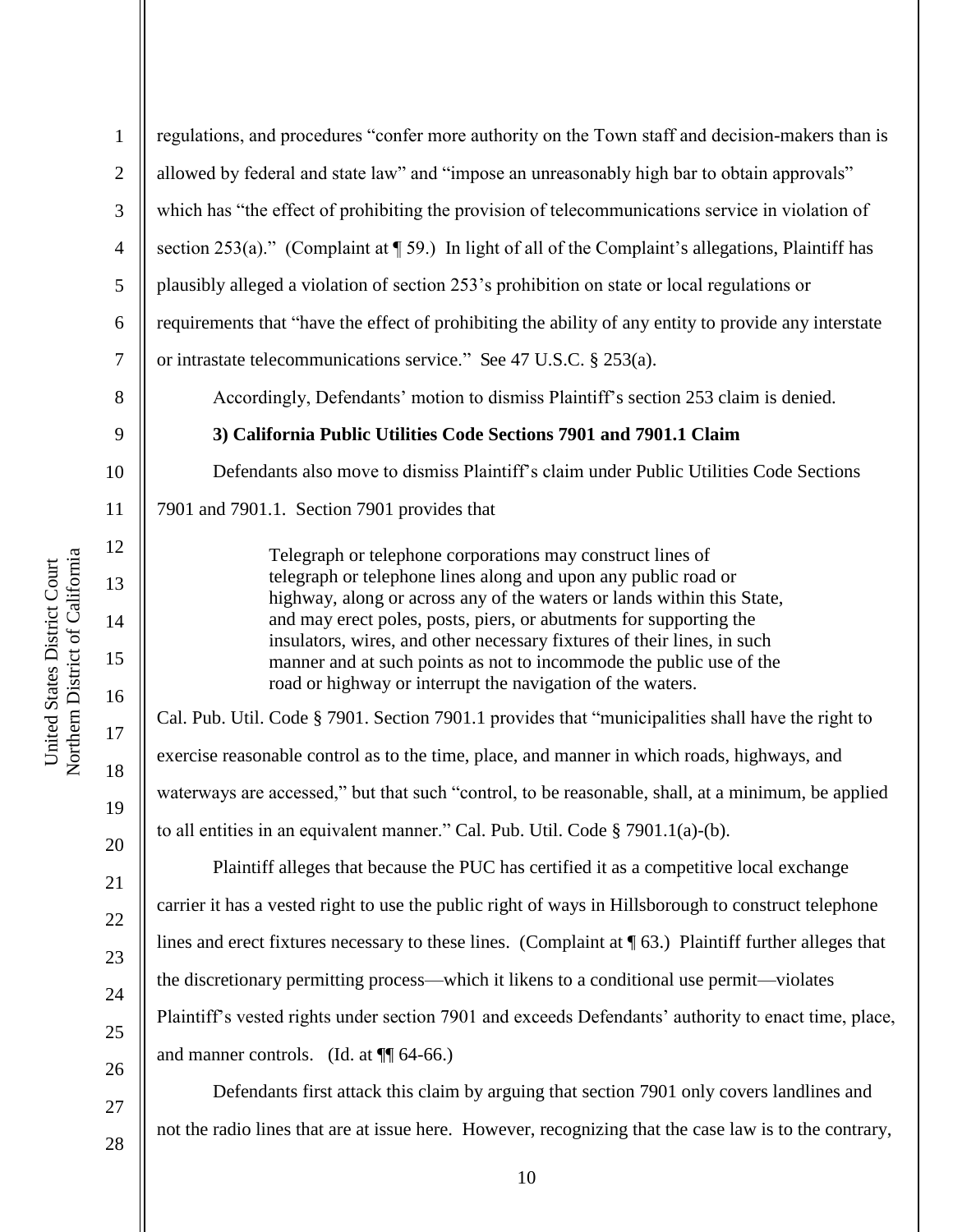14

15

16

17

18

19

20

23

1

2 3 4 5 6 7 8 9 10 11 12 see, e.g., City of Huntington Beach v. Pub. Utilities Com., 214 Cal. App. 4th 566, 587 (2013) (holding that "[t]he definition of 'telephone corporations' for purposes of section 7901 is not limited to those entities utilizing technology invented at the time section 7901 or its prior iterations in the Civil Code were enacted. If an entity owns, controls, operates, or manages telephone lines in connection with telephone communication, the entity is a 'telephone corporation' under section 7901."); *GTE Mobilnet of Cal. Ltd. P'ship v. City & Cty. of San Francisco*, 440 F. Supp. 2d 1097, 1103 (N.D. Cal. 2006) (holding that "wireless carriers are included in the definition of 'telephone corporation' in § 7901, and that the definition of 'telephone line' in § 7901 is broad enough to reach wireless equipment"), Defendants try a different tack. They say even assuming that section 7901 applies to "radio lines," it applies only to entities that own the lines and fixtures and that since Plaintiff was applying to construct the lines for Verizon it cannot state a claim. This argument, too, fails.

First, the Complaint does not allege that Plaintiff does not own the facilities it applied to construct, as Defendants assume. Second, and most importantly, Defendants again cite no authority for their strained reading of a statute. Section 7901 governs construction of the telephone lines and fixtures, it does not require ownership. See Cal. Pub. Util. Code § 7901 ("Telegraph or telephone corporations may construct lines of telegraph or telephone lines … and may erect poles, posts, piers, or abutments for supporting the insulators, wires, and other necessary fixtures"). Plaintiff adequately alleges that it was denied the opportunity to construct such lines and fixtures. (Complaint at  $\P$ [22, 24-27, 66.)

21 22 Defendants' motion to dismiss Plaintiff's Public Utilities Code sections 7901 and 7901.1 claim is denied.

#### **4) Section 1983 Procedural Due Process Claim**

24 25 26 27 28 Defendants also move to dismiss Plaintiff's procedural due process claim under 42 U.S.C. § 1983. To have a property interest protected by the Due Process Clause, [Plaintiff] must demonstrate that it has a "legitimate claim of entitlement" that is "defined by existing rules or understandings that stem from an independent source such as state law." Pac. Bell Tel. Co. v. City of Walnut Creek, 428 F. Supp. 2d 1037, 1050 (N.D. Cal. 2006). Plaintiff's complaint does not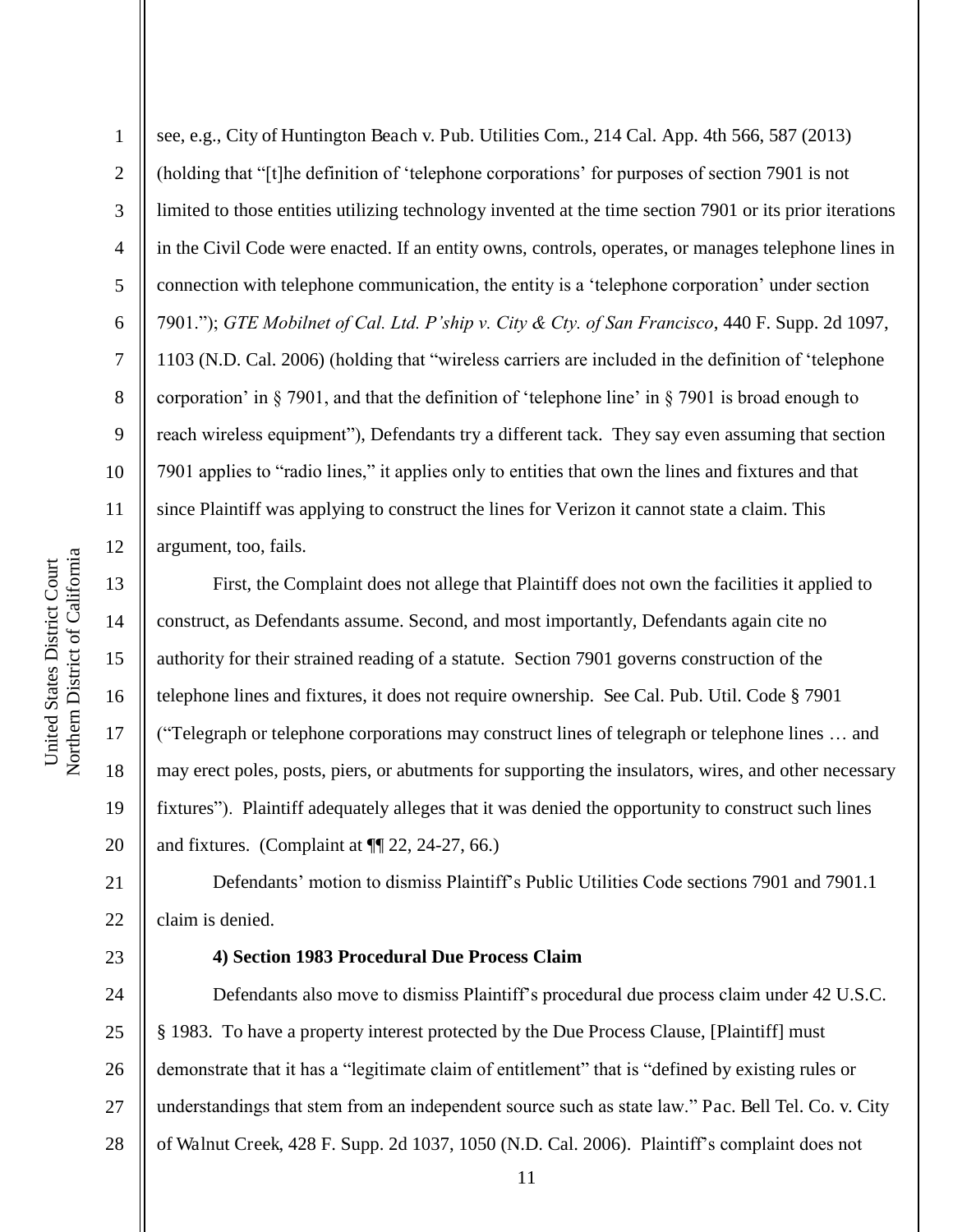12

13

14

15

16

17

18

19

20

21

1

2 3 4 5 6 7 8 9 10 specify the basis for its procedural due process claim and instead refers to Defendants' "blanket prohibition against Crown Castle's Project before an unbiased and objective hearing on the merits" which denied Plaintiff of "its right to due process and equal protection." (Complaint at  $\P$ 70.) In its opposition brief, Plaintiff clarifies that the procedural due process claim is predicated on denial of its rights under Public Utilities Code section 7901. Plaintiff insists that it has a "constitutionally protected vested statewide franchise right" under section 7901. (Dkt. No. 21 at 21:5-6.) In particular, Plaintiff contends that section 7901 entitles it to entry into Hillsborough's public right of ways subject only to reasonable time, place, and manner restrictions, and that Defendants' "fully discretionary conditional use permit process" and "blanket denial" violated Plaintiff's rights. (Dkt. No. 21 at 22:2-8.)

Although these new allegations attempt to tie Plaintiff's constitutional due process claim to its rights under section 7901, they are not in the Complaint. Accordingly, Plaintiff has failed to adequately plead a section 1983 claim. Defendants' motion to dismiss Plaintiff's section 1983 claim is granted with leave to amend.

### **C. Verizon is not a Necessary and Indispensable Party**

In the alternative Defendants move to dismiss on the grounds that Verizon is a necessary and indispensable party because an "effective prohibition" claim can only lie if an entity is prohibited from providing wireless services and Verizon is the only wireless services provider who could state such a claim. According to Defendants, if "this matter proceeds to adjudication, the outcome will very likely impact Verizon Wireless's rights and operations within the Town." (Dkt. No. 11 at 25:17-19.)

22 23 24 25 26 27 28 Pursuant to Federal Rule of Civil Procedure 12(b)(7), a party may move to dismiss a case for "failure to join a party under Rule 19." Rule 19 imposes a three-step inquiry: (1) whether the absent party is necessary (i.e., required to be joined if feasible) under Rule 19(a); (2) if so, whether it is feasible to order that absent party to be joined; and (3) if joinder is not feasible, whether the case can proceed without the absent party, or whether the absent party is indispensable such that the action must be dismissed. Salt River Project Agric. Improvement & Power Dist. v. Lee, 672 F.3d 1176, 1179 (9th Cir.2012). The burden is on the moving party to produce evidence in